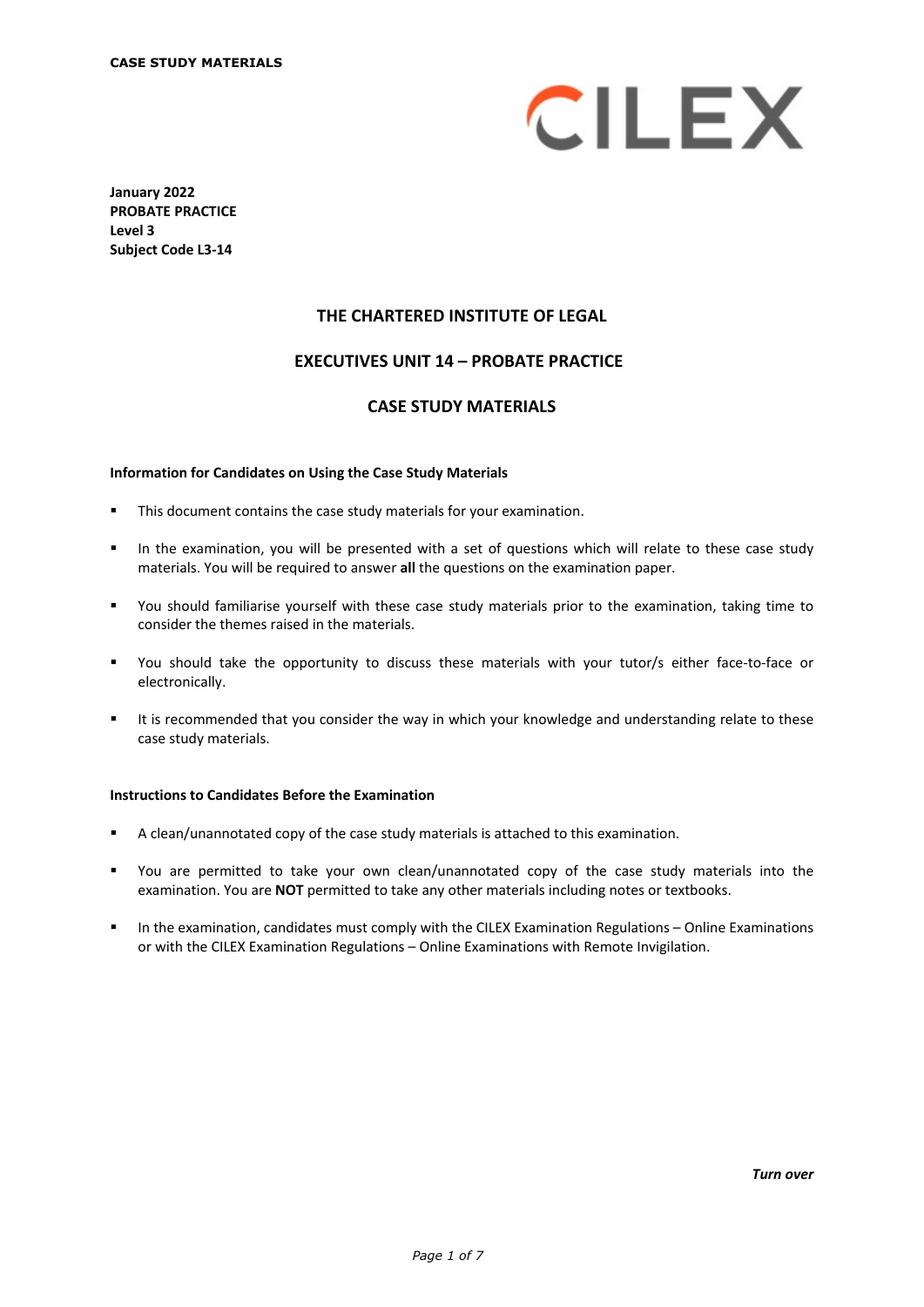# **ADVANCE INSTRUCTIONS TO CANDIDATES**

You are a trainee lawyer employed by the firm of Kempstons, Manor House, Bedford, MK42 7AB; DX number 23654 Bedford.

Your supervising solicitor is Graham Andrews, who has handed you a number of files and the following documents:

- **Document 1** Attendance Note re the estate of the late Adrian Yelland
- **Document 2** Attendance Note re Petra Allen's new Will
- **Document 3** Will of Petra Evans
- **Document 4** Letter to Graham Andrews from Mr Vihaan Patel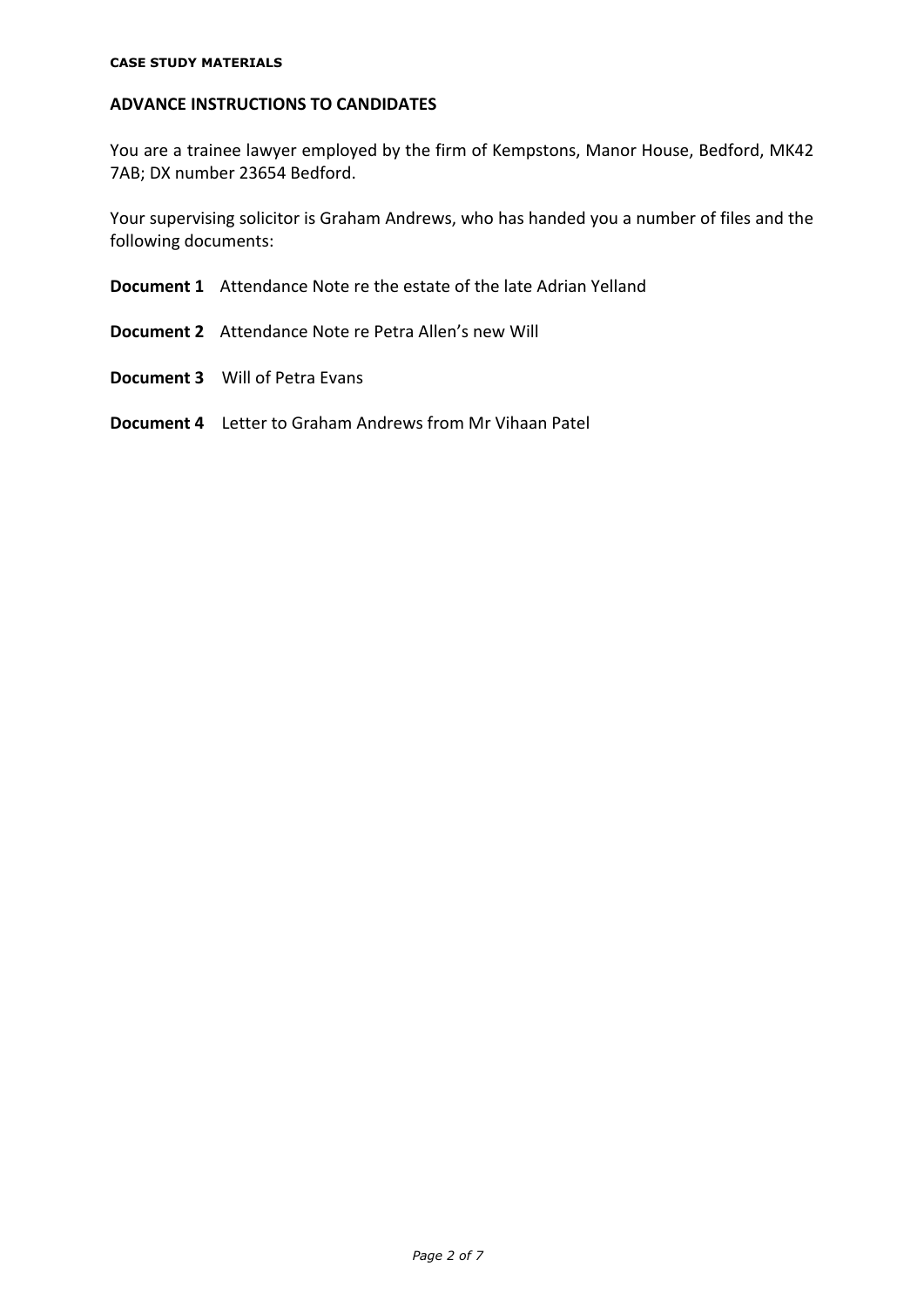## **ATTENDANCE NOTE RE THE ESTATE OF THE LATE ADRIAN YELLAND**

Attending Betty Willis of 191 Queen's Road, Kempston, and her brother Christopher Yelland of 4 High Grove, Kempston, to discuss the estate of their late uncle, Adrian Yelland. He was born on 3 March 1941 and died on 5 January 2022.

David, the father of Betty Willis and Christopher Yelland, died some years ago. Adrian and David have two surviving younger sisters, Fiona and Erica. Fiona is 73 and Erica is 69. Fiona suffers from dementia and lives permanently in a care home. She has no children. Erica is in good health and has two children, Gareth and Ivy.

Christopher explained that his and Betty's grandparents (Adrian, David and Fiona's mother and father) are dead. He said that their grandmother had died shortly after Fiona was born, that their grandfather had remarried, and that Erica had been born two years later. Erica's mother died recently.

Betty and Christopher had brought with them Adrian's death certificate and other papers, including bank statements, share certificates and a building society passbook. Adrian, a retired civil servant, had lived at 60 Milton Gardens for the last 30 years.

Adrian's wife, Hannah, died five years ago. She left her entire estate in her Will to her sister Marjorie. Adrian and Hannah had no children, but were very fond of their nephews and nieces, Betty, Christopher, Gareth and Ivy.

Betty says that, as far as she knows, Adrian never made a Will. She says that she tried to persuade her uncle to make a Will after Hannah died, but she believes that he never got round to doing it.

Christopher added that Adrian had always said that he wanted to leave everything to his nephews and nieces. In particular, Adrian had promised Christopher that he could have his vintage sports car. Christopher said that ever since he was a boy, his uncle had regularly taken him out in the car.

Adrian's assets (all held in his sole name) are as follows:

- 60 Milton Gardens: £425,000
- Kempston Building Society account: £45,000
- Newtown Bank current account: £2,000
- shares in British Telecom: £15,500
- vintage sports car: £27,000
- personal effects: £25,000.

In addition to the above assets, Adrian was receiving his civil service pension of £22,000 a year. He had outstanding utility bills of £500 and the cost of his funeral is £5,500.

Adrian had not made any substantial gifts in the last few years. However, he made regular donations to a local animal charity, where he sometimes helped out as a volunteer.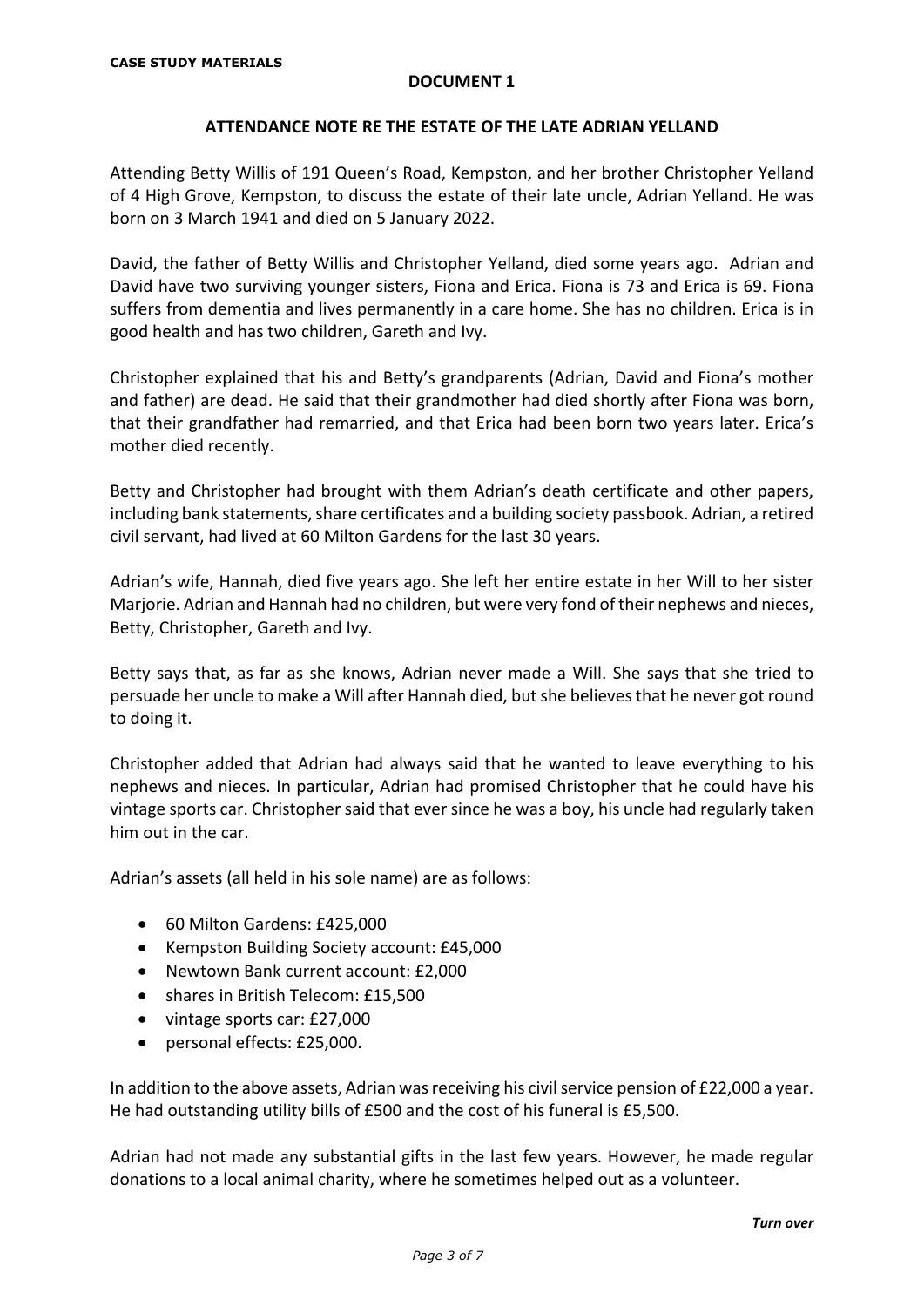## **ATTENDANCE NOTE RE PETRA ALLEN'S NEW WILL**

Attending Petra Allen in connection with her proposed new Will. We acted for her in a personal injury case following a car accident four years ago.

Petra wished to discuss making a new Will. She originally made a Will approximately eight years ago and believes that it is now out of date. She married her second husband, Quentin Allen, in 2016 and he sadly passed away in March 2021.

Petra is 65 and lives at 17 Windsor Drive, Kempston. She is a widow and has no children. Petra has two sisters, Rita and Serena, who are both married and live locally. Rita has one son, Thomas (30); Serena has two daughters, Ursula (33) and Vera (29).

Petra has not been well since her car accident in 2018, when she sustained a head injury. She also suffered a minor stroke six months ago. Whilst she has recovered physically, she has noticed that she is struggling to remember things. In addition, she sometimes feels disorientated and confused. Her GP has referred her to a memory clinic, and she is awaiting an appointment.

Petra owns her house and paid off the mortgage a few years ago. A local estate agent recently valued it at £350,000. When Quentin died in 2021, he left his holiday apartment in Llandudno to Petra and his cousin Walter – the cottage is registered at the Land Registry in Petra and Walter's joint names. She believes that this is worth £150,000 in total. She has savings of around £60,000 and has no loans or other debts.

Petra handed me her old Will. She said that she would like her new Will on the same terms, and she confirmed that the beneficiaries' addresses are the same. She is considering making a gift of £5,000 to the head injury charity Headway, but has not decided whether to do so in her Will or during her lifetime. She said that she would let me know.

I confirmed to Petra that I would review her instructions and would be in touch with her shortly regarding drafting the new Will. She said that she would be going to stay with her friend Barbara in Norfolk next week and she will be away for a month.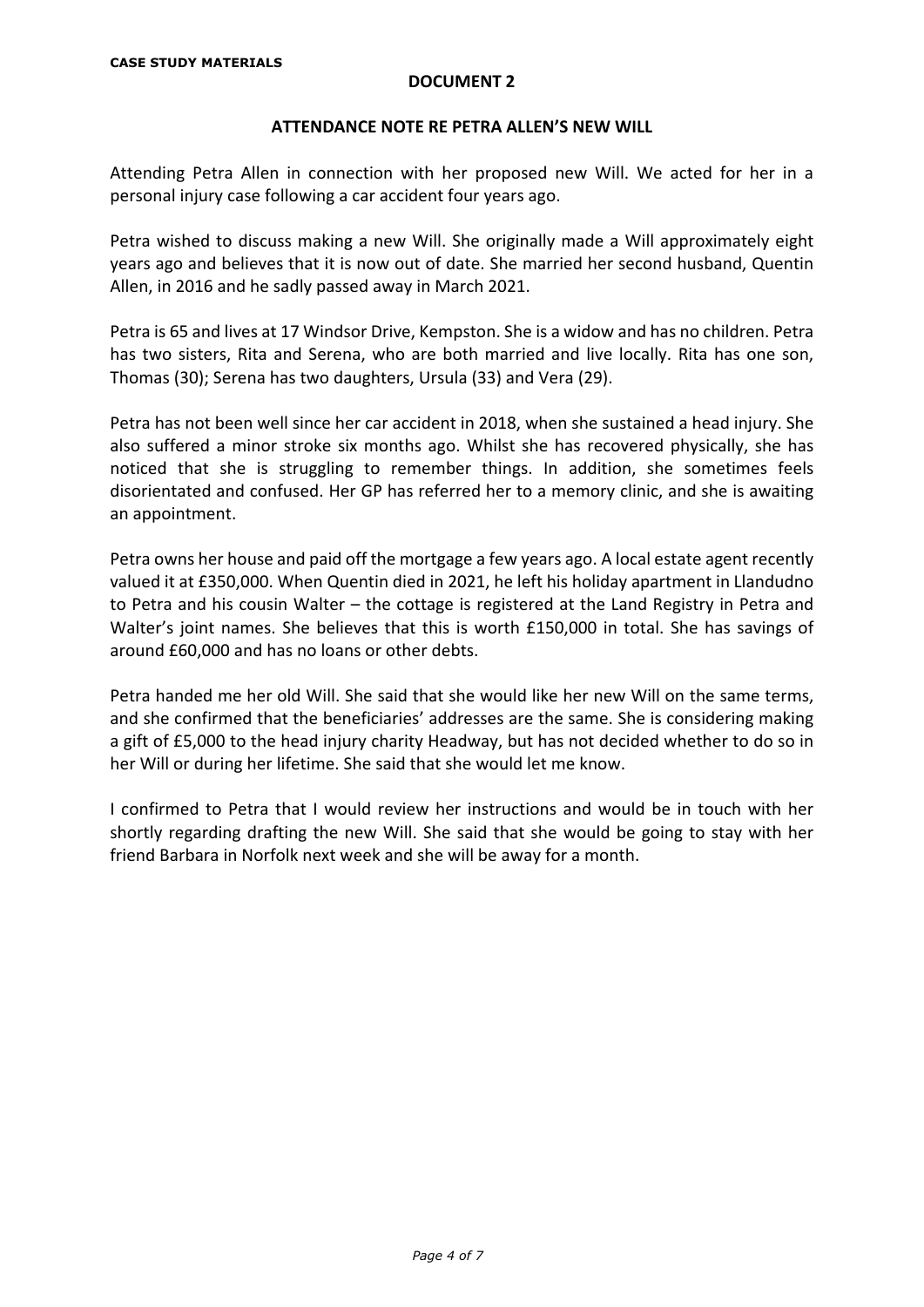#### **WILL OF PETRA EVANS**

This is the last Will of me Petra Evans of 17 Windsor Drive, Kempston

- 1. I revoke all former Wills
- 2. I appoint my sisters Rita Ball of 8 Harrow Road, Kempston, and Serena Cole of 5 Willow Avenue, Kempston, to be executors and trustees of my Will
- 3. I give £10,000 to my friend Barbara Deane of 16 Norwich Avenue, Norfolk
- 4. I give the rest of my estate in equal shares to my sisters Rita Ball and Serena Cole

Dated 10 December 2014

Signed: *Petra Evans*

Witnessed: Niall Rees Helen Rees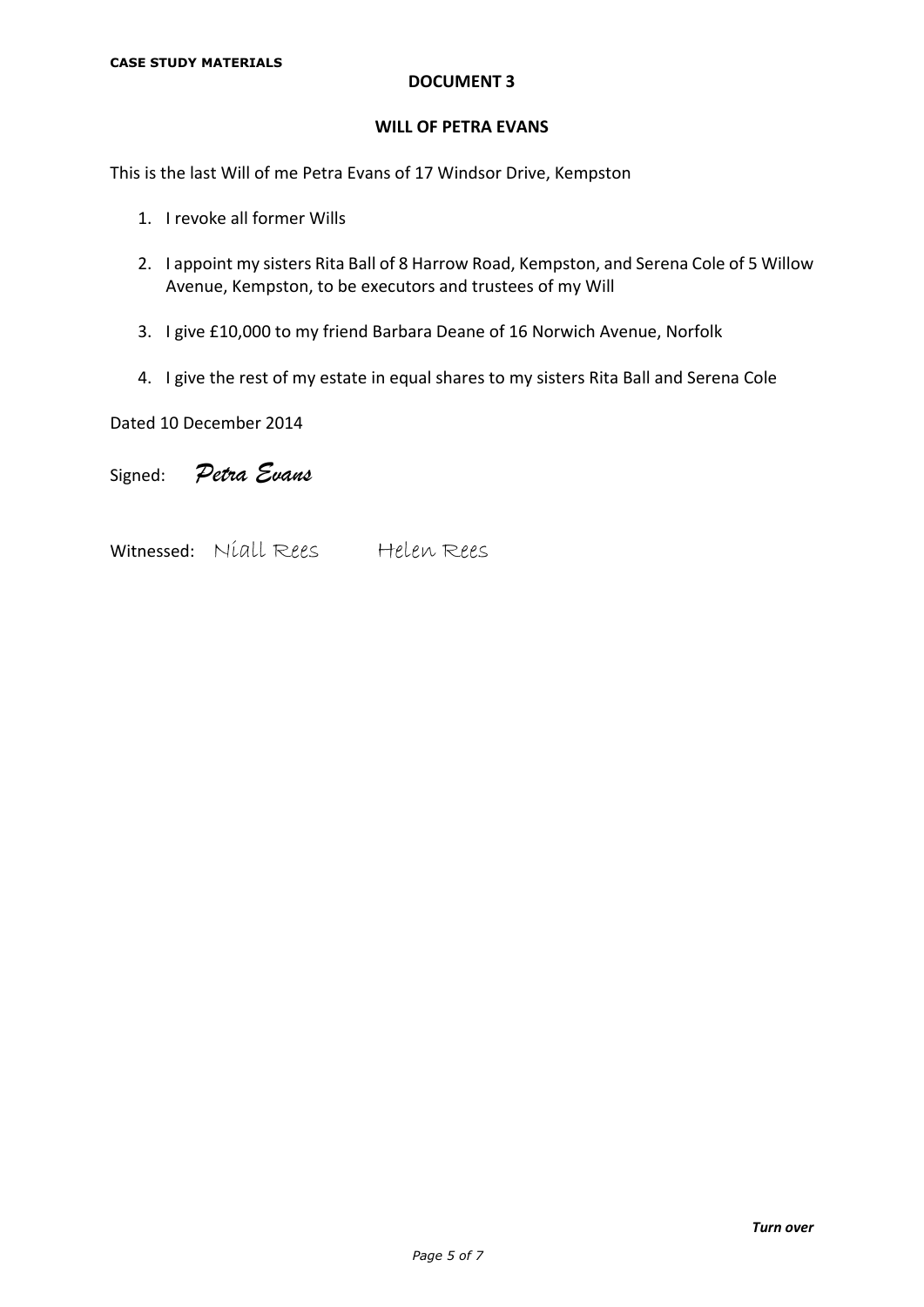#### **LETTER TO GRAHAM ANDREWS FROM MR VIHAAN PATEL**

Mr Vihaan Patel 188 Gatley Close Kempston MK4 6PP

17.12.2021

Dear Mr Andrews,

Your firm has acted for me on a number of occasions, most recently in the administration of my mother's estate. However, this time I am writing on behalf of my brother, Dev Patel, who is currently attending a family funeral in India. He has asked me to get in touch with you with instructions to prepare his Will.

His wife Brinda died three years ago, and he has never remarried. He has no children. His closest relatives are me and our sister Fazia Chabra. Our father died in 2005 and our mother died last year. We have no other siblings. Dev has three nephews: my sons, Arjun (21) and Krishna (27); and Fazia's son, Rohan (24). Dev is close to all three nephews. He is also very involved with his favourite cancer charity, Cancer Research UK, and he would like to make a substantial donation to that charity.

Dev recently reviewed his finances. He has savings and investments worth around £75,000. He also has a gold watch recently valued at £17,000. He has paid off the mortgage on his house, 44 Green Grove, Kempston, which has been valued at £350,000. He has no substantial debts. He has a life assurance policy with Assuro Plc and a funeral plan in place. He also recently donated £10,000 to a local homeless charity. He made gifts of £5,000 to each of his three nephews on their 18th birthdays.

Dev is also close to his godson, Simon Thomas, the son of his best friend and colleague, Martin, who died in 2017. Simon is currently in the second year of his law degree and Dev has been paying Simon's university fees.

Please write his Will with the following gifts:

- £10,000 to Cancer Research UK (Charity number 1089464) of 2 Redman Place, London E20 1JQ.
- He would like to leave his gold watch to his sister-in-law Eshana Madan of 67 Juniper Gardens, Kempston.
- The rest of his estate is to be left to me, Vihaan Patel, and my sister, Fazia Chabra, equally. If either of us dies before him, then our sons, Arjun, Krishna and Rohan will inherit their parent's share.
- He wants me, Vihaan Patel, and my sister, Fazia Chabra, to act as his executors.